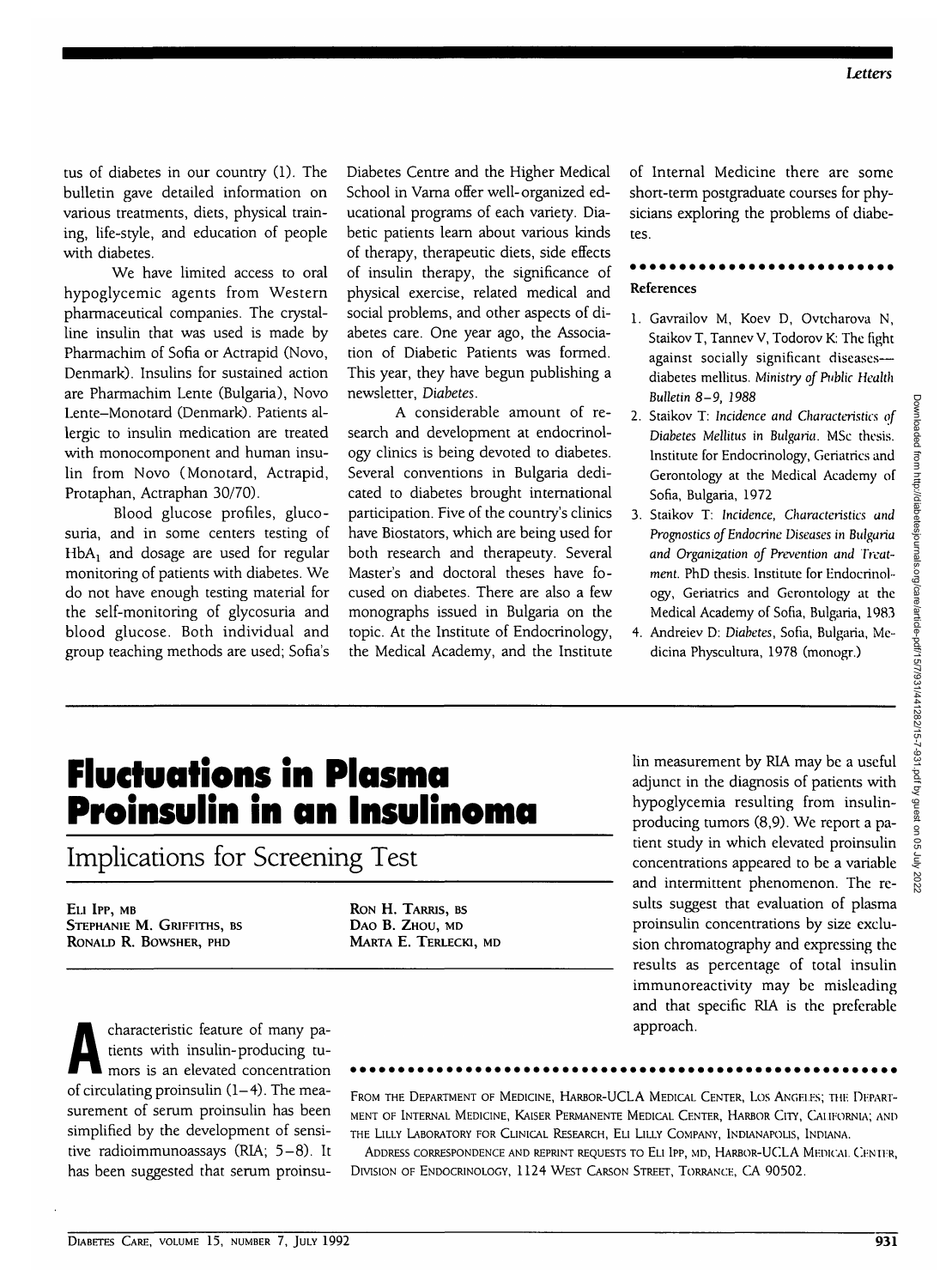A 62-yr-old man presented with a clinical and biochemical picture of an insulinoma had a single 1.5-cm diam mass in the tail of the pancreas at surgery, which was resected and consisted of a  $\beta$ -cell tumor on histology. Symptoms resolved after surgery. Blood samples for this study were obtained in the fasting state at different time points over a 3-mo period before surgery.

### SIZE-EXCLUSION CHROMATOGRAPHY— Two milli-

liters of plasma was concentrated twofold in a Savant speedvac concentrator and then eluted through a Sephadex G50 column  $(1 \times 50 \text{ cm})$  with a 3 M acetic acid buffer or Biogel P30 column with a phosphate buffer. Recovery of insulin and proinsulin after chromatography with this methodology was 73-102%. The entire plasma sample was used so that when the specific RIA for proinsulin became available at a later date, identical samples could not be processed by both methods.

RIAS— After separation by size-exclusion chromatography, the eluate was subjected to a previously described RIA for insulin (10). Detection limit was 0.02 pmol/ml. Intra- and interassay coefficients of variation were 6.5 and 8.0%, respectively. Proinsulin had a 60% crossreactivity in the insulin RIA. RIA for C-peptide was carried out with a previously described method (10), with antiserum generously provided by Bruce Frank (Lilly). The detection limit in this assay was 0.025 pmol/ml. Proinsulin had 50% cross-reactivity in the C-peptide assay. Intra- and interassay coefficients of variation were 6.9 and 8.2%, respectively. Proinsulin was measured with a highly specific RIA  $(11)$ , with  $\leq 0.01\%$ cross-reactivity with insulin or C-peptide. The lower limit of sensitivity of this assay was 5 fmol/ml. Intra- and interassay coefficients of variation were 8.0 and 9.0%, respectively.

In this patient, the diagnosis of an insulinoma was based on the finding of hyperinsulinemia and elevated plasma C-peptide concentrations in the presence of low plasma glucose concentrations (Table 1). However, plasma proinsulin levels were not consistently elevated. Size-exclusion chromatography of plasma demonstrated a variable relationship of insulin to proinsulin in three fasting plasma samples, taken at different times (Table 1). In sample 1, almost all of the insulin immunoreactivity eluted as a peak coinciding with the proinsulin marker. In marked contrast, sample 2 consisted predominantly of a peak coeluting with insulin. Sample 3 had an intermediate, but elevated percent of proinsulin. However, with the proinsulin RIA in four other fasting samples obtained consecutively over a 1-h period (samples 4-7), elevated concentrations were uniformly observed (Table 1).

The apparent variability in proinsulin concentrations is particularly obvious when expressed as a percentage of total insulin immunoreactivity. The likely reason for this is the fluctuation observed in plasma insulin levels, which varied dramatically, despite similar glucose concentrations in the different samples. Sample 2, evaluated by chromatography, had elevated serum insulin concentrations, despite the fact that the patient was fasting. Sample 7 also demonstrated an increase of insulin concentrations without apparent explanation because the patient was under observation and known to be fasting and resting in bed at the time. Plasma C-peptide measured in the same blood samples was elevated in each case, confirming an increase in P-cell secretion. However, proinsulin was not correspondingly elevated in sample 7 (and presumably also in sample 2, although not measured by RIA). Therefore, when expressed as a percentage of total insulin immunoreactivity, based on its known cross-reactivity in the insulin assay, proinsulin was within the normal range in sample 7.

This dissociation between fasting serum insulin and proinsulin has not, to our knowledge, been previously described. It is unlikely to be related to methodological problems because insulin levels were well correlated with elevated C-peptide concentrations  $(r =$ 0.96,  $P < 0.001$ ,  $n = 7$ ). The mechanism for the sudden increase in fasting insulin concentrations that occurred in samples 2 and 7 is unclear but may reflect erratic (12) or episodic (13) secre-

|  |  |  |  | Table 1-Variable relationship of insulin to proinsulin |
|--|--|--|--|--------------------------------------------------------|
|--|--|--|--|--------------------------------------------------------|

| <b>SAMPLE</b>  | <b>GLUCOSE</b><br>(MM) | Insulin<br>(pmol/ml) | C-PEPTIDE<br>(PMOL/ML) | Proinsulin<br>(FMOL/ML) | %    |
|----------------|------------------------|----------------------|------------------------|-------------------------|------|
| 1              | 2.4                    | 0.14                 | 1.2                    |                         | 95   |
| $\overline{2}$ | 2.4                    | 1.21                 | 4.0                    |                         | 5    |
| 3              | 3.6                    | 0.42                 | 2.3                    |                         | 32   |
| $\overline{4}$ | 4.1                    | 0.10                 | 0.44                   | 105                     | 67   |
| 5              | 3.5                    | 0.09                 | 0.36                   | 103                     | 68   |
| 6              | 3.6                    | 0.11                 | 0.44                   | 94                      | 54   |
| 7              | 3.4                    | 0.62                 | 2.80                   | 128                     | 13   |
| NORMAL FASTED  | $3.9 - 6.1$            | $0.04 - 0.11$        | $0.54 \pm 0.05*$       | $9.7 \pm 1.2^*$         | $25$ |

Samples 1-3 were processed by size-exclusion chromatography. Samples 4-7 were obtained consecutively in the fasting state within a period of 1 h and measured in the proinsulin radioimmunoassay. %, Percentage of total insulin immunoreactivity. In samples 4-7, this was estimated with known crossreactivity of proinsulin in the insulin radioimmunoassay.  $*$  Means  $\pm$  SE.